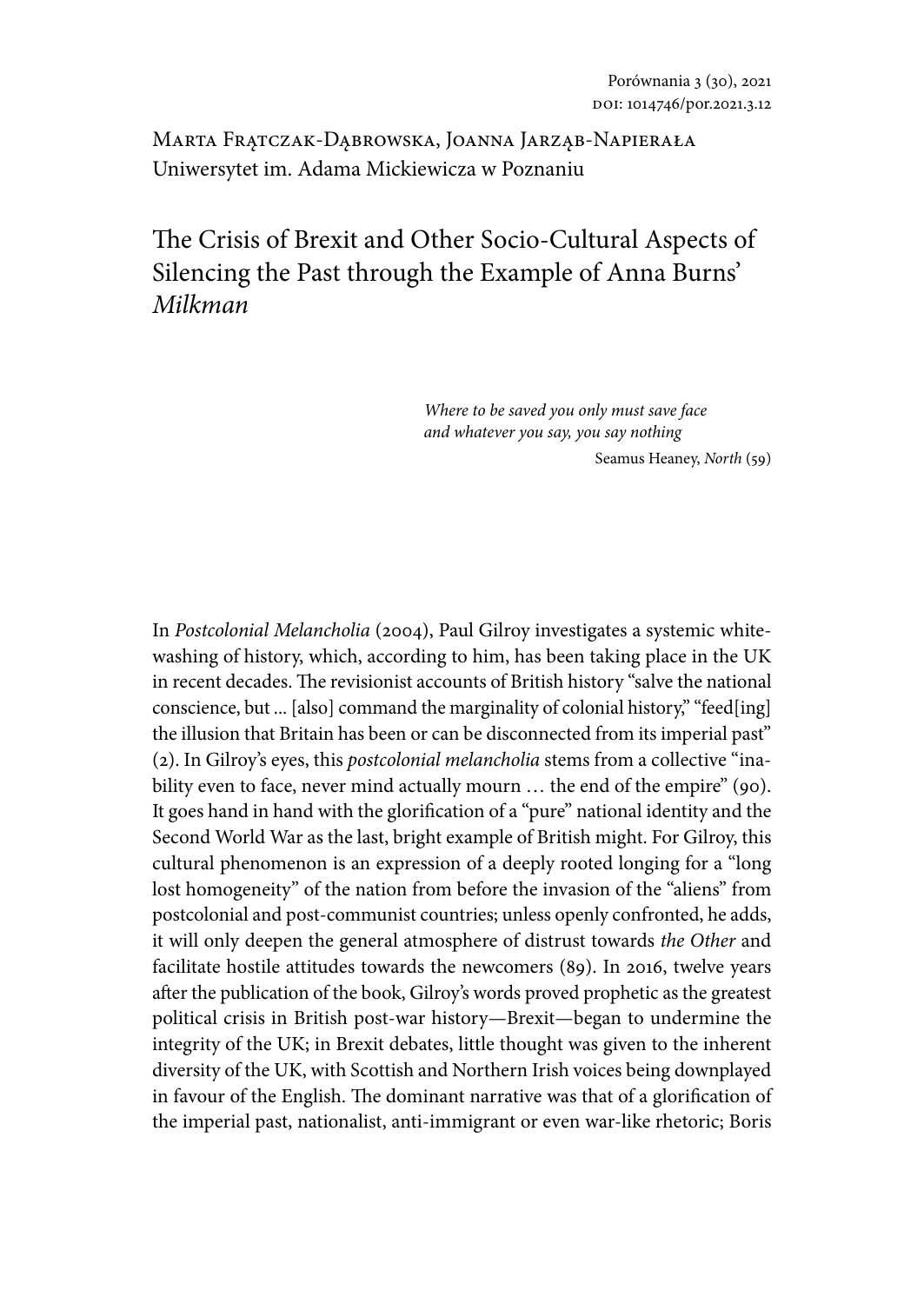Johnson was urged to seize his "Churchill moment" in taking a hard stance with the EU (Cooper 2020) and Arlene Foster, the leader of the Democratic Unionist Party, used Churchill's quotes to evoke the sense of solidarity among her Northern Irish voters (Moriarty 2020). Needless to say, such discursive practices proved very effective as they struck a familiar chord with the Brexit supporters' sense of a post-imperial nostalgia (Gilroy 90); for them, Brexit was a symbolic opportunity to revisit the past in all its imagined glory.

In this political paradigm, Northern Ireland occupies an uneasy space. Closer to home than other former colonies, it is a reminder of the catastrophic consequences of the British colonial rule. The cruelty of the imperial administration is not a welcomed subject of political debates, especially in conservative circles; the realities of the imperial past, however, "can only be denied at a considerable moral and psychological cost" (Gilroy 94) for the victims and the oppressors alike. This "hidden, shameful store of imperial horrors has been an unacknowledged presence in British political and cultural life during the second half of the twentieth century" (Gilroy 94), and Northern Ireland is the very embodiment of the messy and cruel nature of British imperial politics. As such, it is viewed by many on the Conservative side as an obstacle to fulfilling their vision of Brexit. Constant struggles over the legacy of the Troubles and the shape of the Irish border, with the EU defending the island's integrity, were either brushed off as scaremongering or openly ignored by the Tory party. Let us take into account Karen Bradley, Northern Irish Secretary in Theresa May's government, who openly admitted to having no knowledge of Northern Irish history (Carroll 2018), or Boris Johnson comparing the Irish border to the "borders" between London councils (Watts 2018). This is why the present article views the silence which surrounded the issue of the Irish Border and Northern Ireland in Brexit debates as symptomatic and connected with the broader phenomenon of institutionalised forgetting about the past. We approach Brexit as a post-imperial conflict within which Northern Ireland has been side-lined from mainstream debates in the UK. In other words, it became an ideological and political victim of the Brexit project; one may repeat after *The Guardian* that the Northern Irish were "the invisible people of the Brexit crisis"; as one of interviewees says: "[i]t's Northern Ireland. Nobody wants us anyway, not in London or Dublin. We're just the scapegoat" (O'Carroll 2019).

Thus, awarding the Man Booker Prize for Fiction (2018) to Anna Burns for a novel about the Troubles now seems like a missed opportunity to change the narrative. It was the first time in history that a Northern Irish writer had won the prize and a tremendous success for Anna Burns, who pushed Northern Irish literature beyond its local readership. The success of the novel coincided with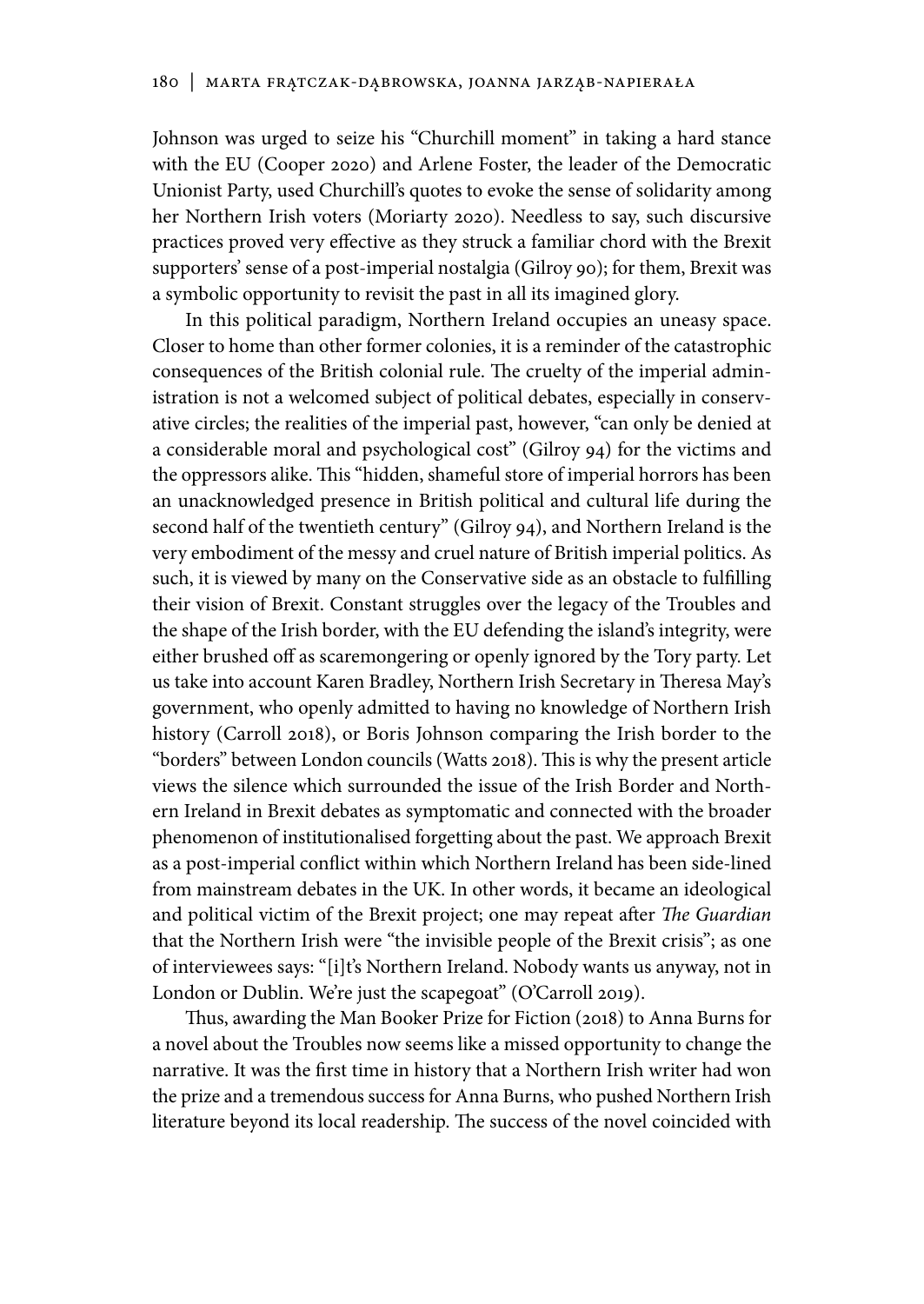the Brexit crisis caused by the DUP's refusal to accept the so-called backstop.<sup>1</sup> At that very moment, *Milkman* could have been read as a commentary on the consequences of reinstituting the Irish border, its meaning during the Troubles and, later, its disappearance as a key point in the peace-process negotiations. The choice of this particular text for such a prestigious award could also have been interpreted as a reaction of the British literary scene to the fiasco of the Brexit negotiations and a criticism of the negligent behaviour of British politicians towards the Irish border issue. However, the justification of the award published on the Man Booker Prize's site moves the reader's attention away from the local context of the novel; it argues that the text's universal message is more significant than its local setting.2 This seemingly innocent act of diminishing the novel as being first and foremost an intimate account of the 1970's Troubles in Belfast is symptomatic and in line with Gilroy's observations. Interestingly enough, Orwell's Prize for Political Fiction, awarded to *Milkman* the following year (2019), is an intriguing response to the elusive justification of the Booker Prize; according to the Orwell Prize judges, the text reflects "a specific time and a specific conflict" (Sutcliffe 2019) and places the Northern Irish experience of sectarian violence and post-imperial politics at the very centre of the debate.

#### **1. Northern Irish Postcolonial Amnesia**

While such struggles on the British side may not come as a surprise to those who followed the Brexit arguments closely, the situation of *Milkman* on its local market is not so well known. In 2018, Leszek Drong described his journey to Ardoyne, Belfast, a month after *Milkman* won the prize. In the article, Drong depicts the novel's reception, or more precisely the lack of it, by the local community. Anna Burns, brought up in this republican district of Northern Ireland's capital, in which she also placed the action of her novel, was literally unknown at home, and the local library did not have *Milkman* on its shelves

- 1 The Irish backstop was a protocol in the withdrawal agreement introduced by Theresa May whereby Northern Ireland was to remain within the Single Market so as to avoid the reinstatement of the hard border. The idea was supported by the Irish government and the EU, but strongly opposed by the DUP and Boris Johnson's new administration. It was ultimately scraped for the border on the Irish Sea.
- 2 The justification of the Booker Prize 2018 reads: "Burns draws on the experience of Northern Ireland during the Troubles … [y]et it is never a novel about just one place or time. The local is in service to an exploration of the universal experience of societies in crisis" (The Booker Prize 2018).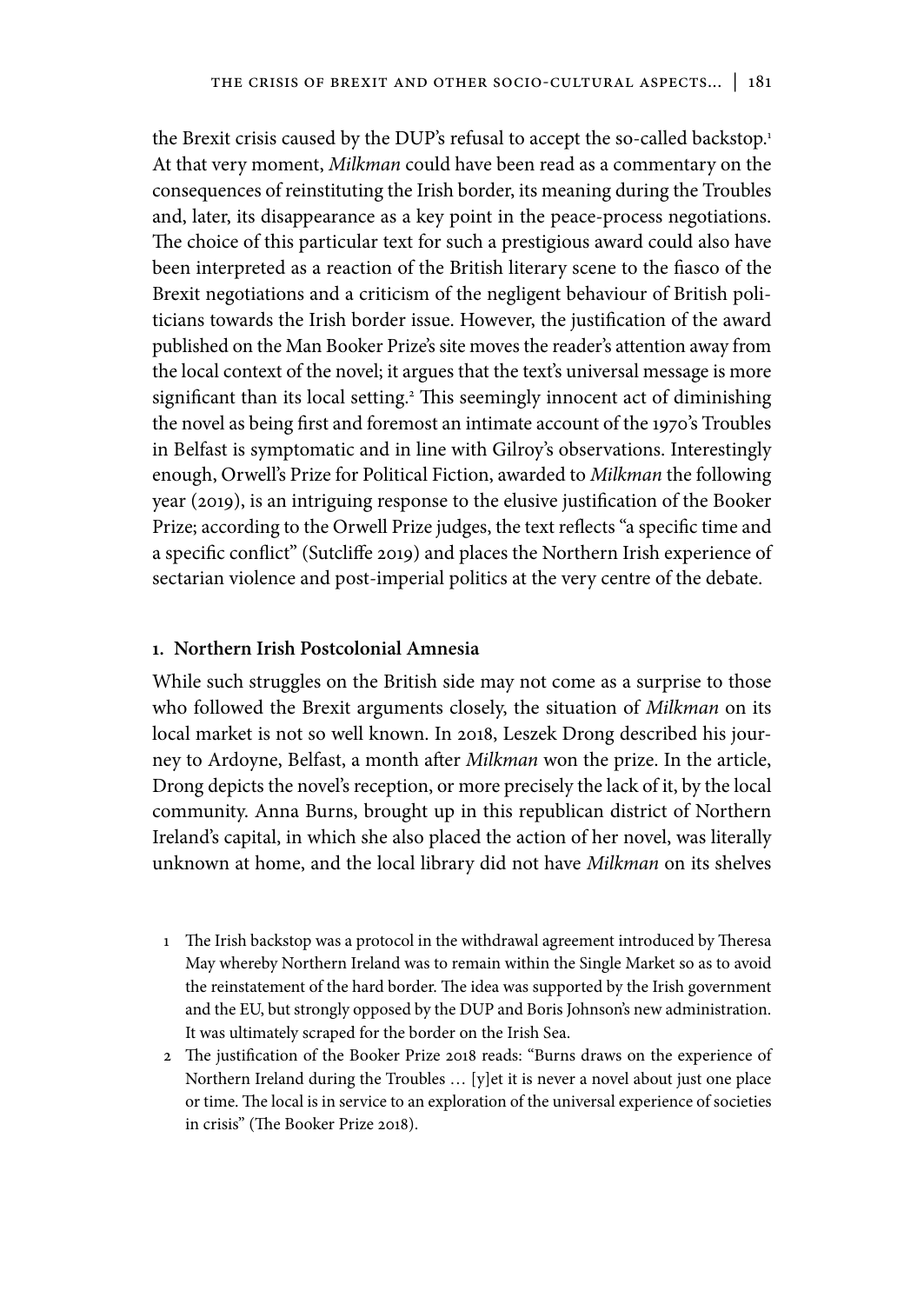(Drong 2018). These examples well illustrate how this particular novel appears to have become a victim of the peoples' willingness that is present on both the British and Northern Irish sides to forget about the past. In Drong's words, "Brexit is a massive failure of memory," whilst *Milkman* is one of those novels which aim at "highlight[ing] lapses in collective remembrance" (Drong 2020: 171–80). We would like to push the argument further by stating that Brexit dislodges the ongoing process of silencing the memory about the Troubles. On the British side, it has taken the form of postcolonial melancholia, whereas on the Northern Irish side, the form of postcolonial amnesia. "Postcolonial amnesia" is here understood as a phenomenon associated with new (nation) states that emerge after colonization and display "the urge for historical self-invention or the need to make a new start" (Gandhi 4). The urge "to erase painful memories of colonial subordination" leads to a systematic forgetting about the past of subordination and trauma (Gandhi 4). In the long run, however, as Paul Gilroy noted, the effects of such a process are only negative; they prevent the communities involved from facing their past as well as from moving forward (3).

Patrick Radden Keefe in his non-fiction text concerning the problem of murder and memory during the Troubles, tellingly entitled *Say Nothing*, discusses the local community's strategy of keeping silent as an ageless form of loyalty to republicans and resistance to the British; as Keefe writes, there was a "'wall of silence' [which] protected the IRA. Informers were known as 'touts,' and for centuries they have been reviled in Irish culture as the basest species of traitor" (80). Although many Northern Irish writers widely responded to the tragic events taking place during the three decades of the conflict—Bernard MacLaverty, Deirdre Madden, or Glenn Patterson—the majority of the Northern Irish society preferred to remain silent even after the symbolic Good Friday/ Belfast Agreement in 1998. The Northern Irish community tired of the conflict appeared to have welcomed Belfast's city council's idea of promoting the capital as a cosmopolitan European city. Consequently, non-denominational districts occupied by immigrants began to appear on the map of the city, especially in the Queen's University area. Such investments as the Titanic Museum or the film studio, where many scenes of the *Game of Thrones* were shot, resulted in the creation of a new image of the city—the "export" Belfast as Aleksandra Łojek calls it (11). For Łojek, however, the money invested in museums, cultural events, concerts, and flourishing tourism is a facade intended to hide the unwanted truth about the sectarian part of Belfast, namely the one which has not come to terms with the violent past. Thus, Łojek concludes, the Belfast upper and middle class, which gained most from the symbolic departure from sectarianism, turns a blind eye to the underprivileged and denies the link between the city's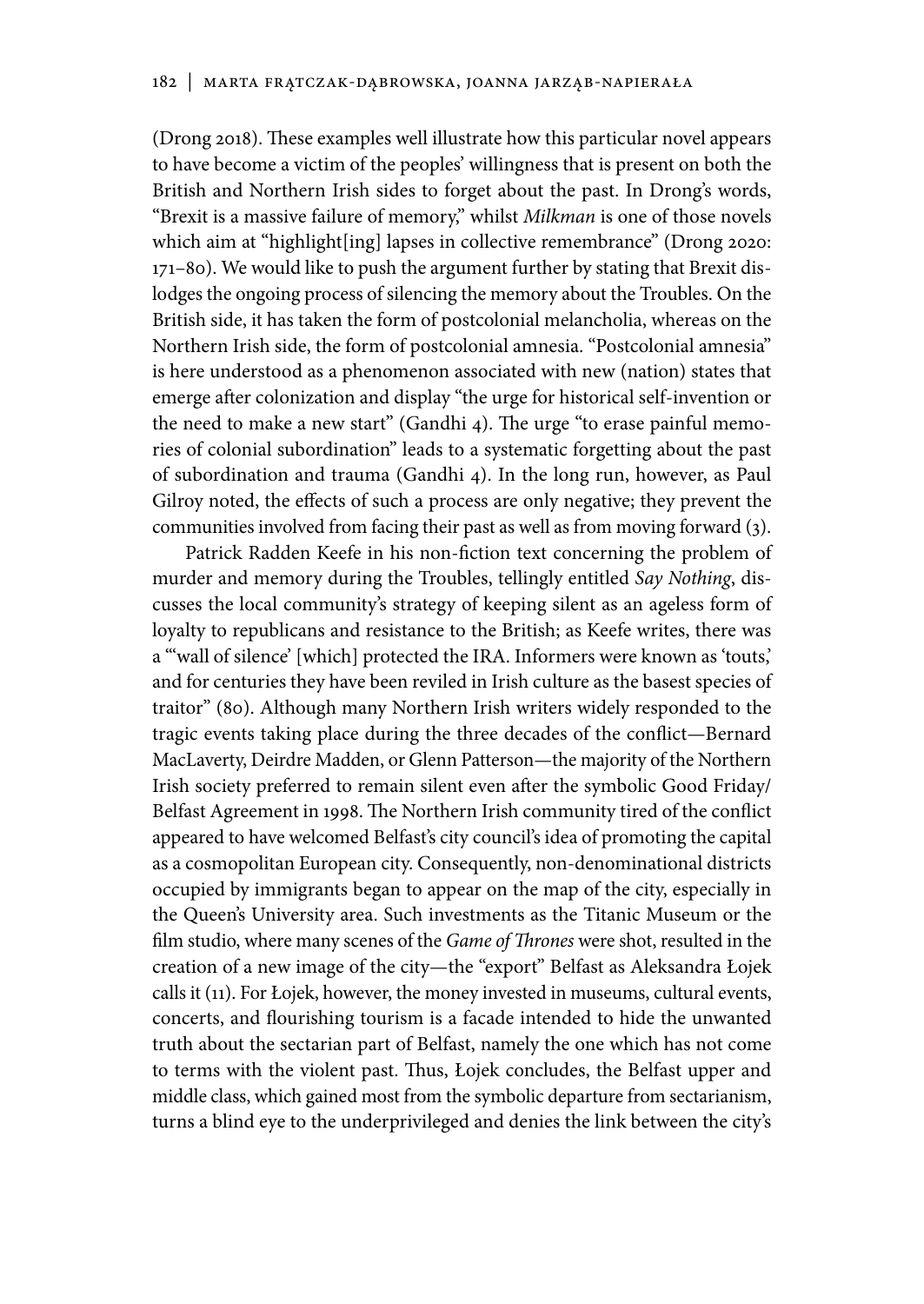past and its present-day reality (12). The phenomenon of social amnesia has also been acutely observed by Glenn Patterson, a Northern Irish writer, who grew up in the Troubles-era Belfast. In his article "Belfast, a Brick and the G8 Summit,"3 the novelist draws attention to the fact that in 2013 a brick in his hand, which in the times of the Troubles was used as a weapon in the street fights, no longer evoked any associations among police officers; twenty years ago, it would have been unbelievable (Patterson 2013). It transpires that, at least for a brief moment, Belfast citizens had succeeded in forgetting about the conflict, since one of its core symbols had lost its meaning. Such attempts at silencing the past are a motif that runs through Burns' novel as well.

#### **2.** *Milkman***: Reading/Writing-while-forgetting**

The narrator-protagonist of the novel is a young woman whose attitude to the Northern Irish reality of the second half of the twentieth century may be best characterised by the word "escapism." One of the physical manifestations of her approach is her peculiar practice of "reading-while-walking," characterised in the novel as an "unsafe procedure" and "[the process of] cutting off consciousness and not paying attention and ignoring your surroundings" (Burns 58). While walking the streets of Belfast, she holds an open book in front of her, much like today's teenagers stubbornly looking at the screens of their phones. Her behaviour is viewed by other members of the community as peculiar and hostile. In a world permeated by vigilance and mutual distrust, where any passer-by may be an enemy, she conspicuously displays her lack of engagement with reality. Her choice of reading material is notable as well. Namely, she reads novels from the eighteenth and nineteenth centuries, as more contemporary texts are, in her opinion, too closely connected with the twentieth century:

> Every weekday, rain or shine, gunplay or bombs, stand-off or riots, I preferred to walk home reading my latest book. This would be a nineteenth-century book because I did not like twentieth-century books because I did not like the twentieth century. (5)

"[N]ineteenth-century [provided] safe-and-sound literary thoughts" (115), she adds. Like for many Brexiteers, an imagined, pre-war past becomes her refuge. The time of omniscient narrators; social realism and progress built safe

3 The title openly refers to Ciaran Carson's poem "Brick" from 1989, which names bricks thrown by the local community in the Troubles riots as "Belfast Confetti" (Carson 72).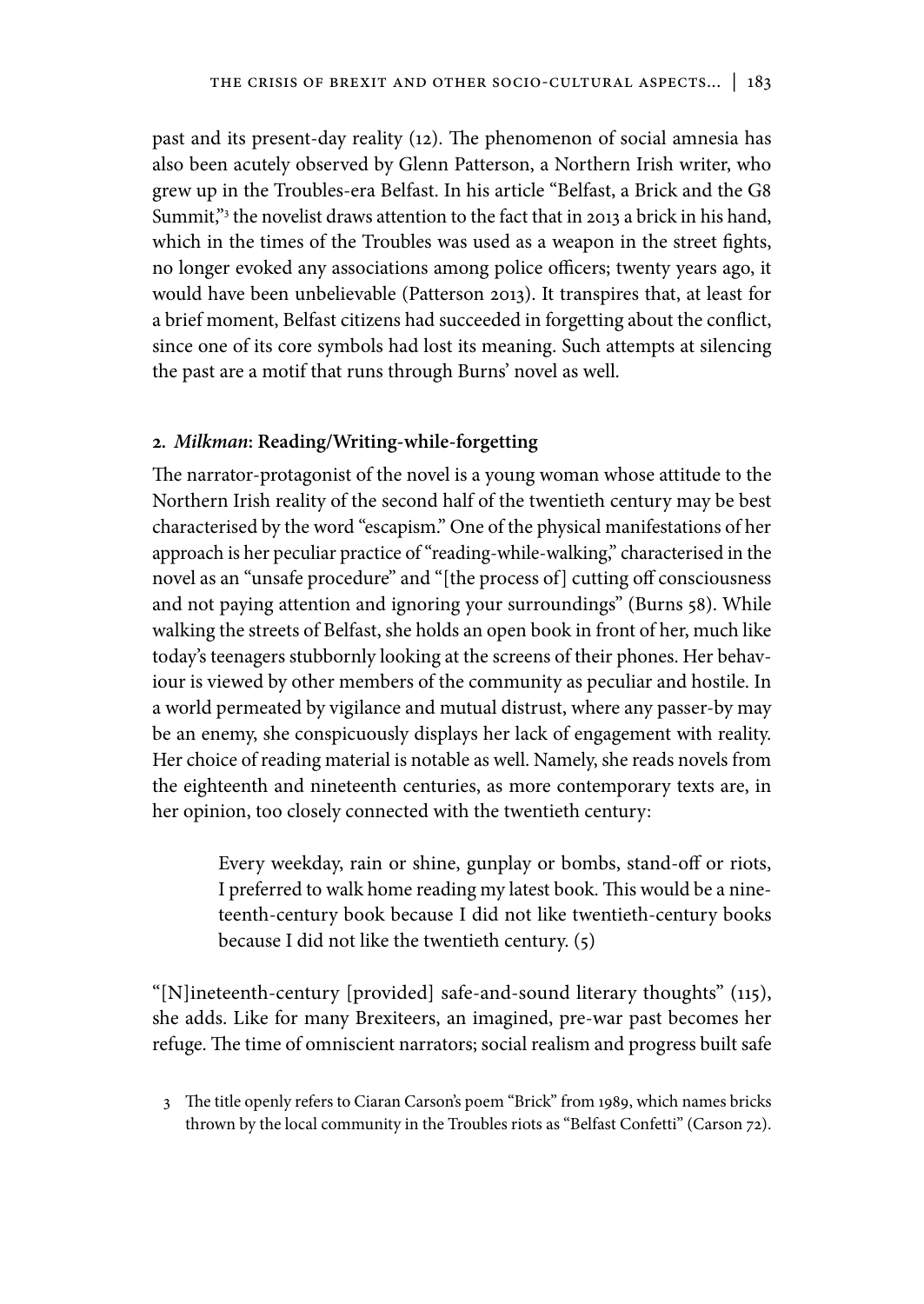frames, which hid the chaotic nature of the world that exploded in the twentieth century. She, thus, tries to ignore the sectarian divisions which structure her world—religious, political, sexual, symbolic—denying, to the astonishment of her friends and family, any opportunity to learn more about the politics of the day: "Knowledge didn't guarantee power, safety or relief and often for some it meant the opposite of power, safety and relief …. Purposely not wanting to know therefore, was exactly what my reading-while-walking was about" (65).

Silence, then, has a material presence in the text and the unnamed protagonist's struggles not to face reality are a testimony of the Northern Irish communal experience. Like in *Say Nothing*, keeping silent is at times synonymous with safety: "rarely did I mention anything to anybody. Not mentioning was my way to keep safe" (44), while at other times it is a defence mechanism: "So *'I don't know'* was my three-syllable defence in response to the questions" (174). Also, a strategy of not-naming things, objects, people or phenomena builds a barrier between the citizens and reality, since problems not named do not truly exist. Her older sister, then, who lives in England, becomes "the unmentionable second sister" (45); England is the land over the sea, where we meet "Somebody McSomebody," and so on. Though such a narrative choice naturally brings to the critic's mind the allegorical dimension of the text, it is vital to note that in *Milkman* it stems first and foremost from the tangible experience of Northern Irish communities and their strategies of survival rather than from the author's primary pursuit to give her novel a universalist message. As the friend of the protagonist says,

> Your memory! All those mental separations and splittings-off from consciousness ... The things you notice yet not notice, friend. The disconnect you have going between your brain and what's out there. This mental misfiring–it's not normal. It's abnormal—the recognising, the not recognising, the remembering, the not remembering, the refusing to admit to the obvious. (207)

Despite the negative comments from friends and relatives, the protagonist purposefully insists on keeping the amnesiac status quo in the middle of the sectarian conflict. Elsewhere, we see her actively supressing her memory of political violence, and avoiding possible confrontation with the real world: "Well, I was going to have amnesia of course. In fact, here I was, already having it. 'I don't know what you mean,' I said. 'I've forgotten'" (66). Hence, this peculiar Northern Irish cultural amnesia has its onset in the time of the Troubles; whilst it appears to have further developed during the post-Troubles times when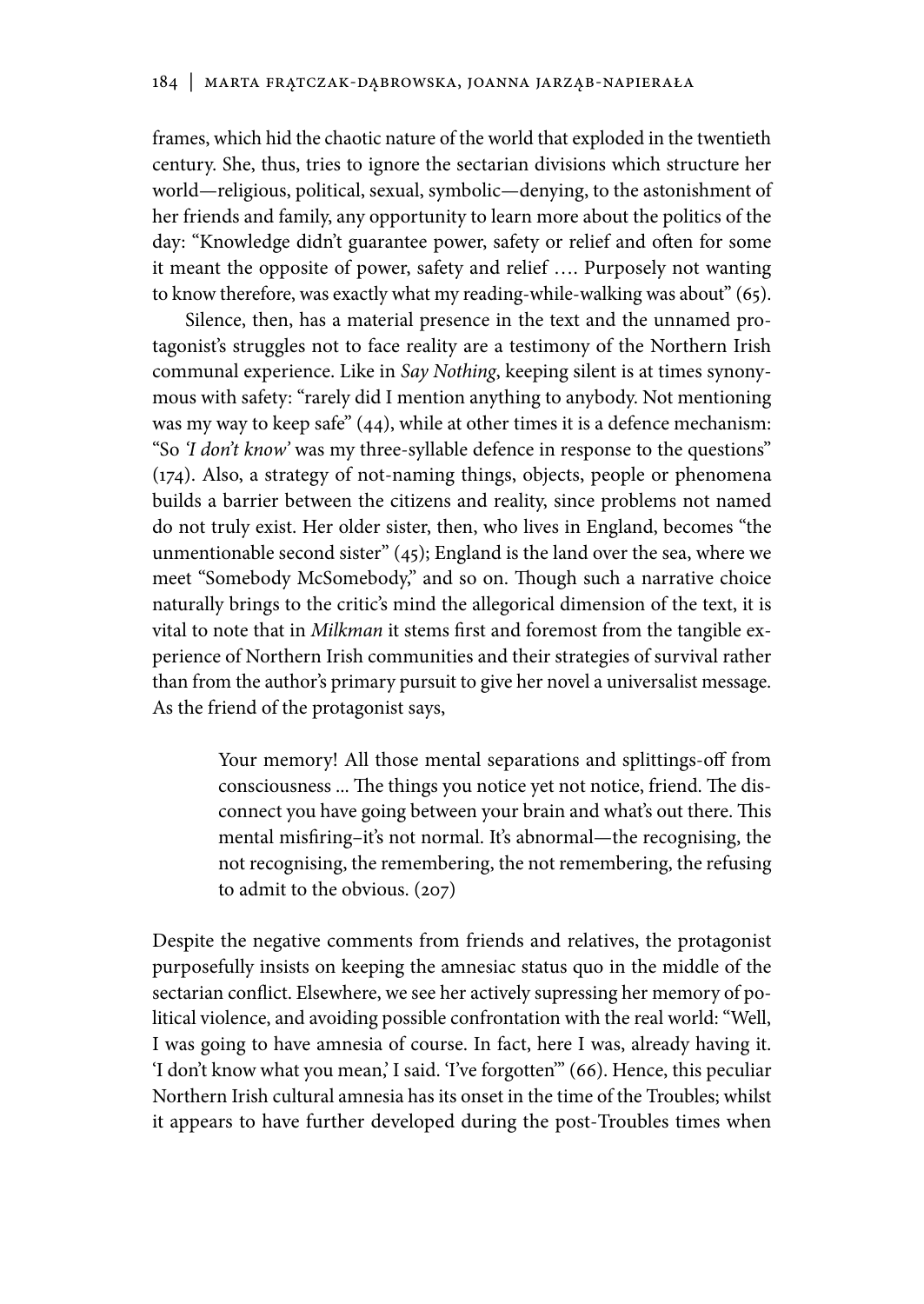economic prosperity, known under the name of the Celtic Tiger, made it easy to forget about past violence and focus on the supposedly prosperous future. As the already quoted reportage by Łojek and essay by Patterson argued, for the last three decades Belfast has tried to assume a new, cosmopolitan identity, so different from its sectarian past that it has become barely recognisable. In the short term, it has proved effective, ensuing a protective web of silence over wounded communities, but in the long run it has prevented the Northern Irish from facing their past and its consequences. The narrator of the novel is well aware of this paradox:

> It was the convention not to admit it, not to accept detail, for this type of detail would mean choice and choice would mean responsibility and what if we failed in our responsibility? Failed too, in the interrogation of the consequence of seeing more than we could cope with?  $(70-71)$

From a temporal and spatial distance, the narrator seems to be able to see through the strategies once employed by her community in order to survive, the most vital of which was that of actively forgetting the past. However, with hindsight, it transpires that such a choice of a strategy proved to be counterproductive. Neither has the society gone through the painful process of reconciliation with the past, nor have the British acknowledged their negative role in the conflict. Hence, the ghosts of the past keep haunting the present in various forms, the most recent example of which is the series of riots in Belfast in April 2021 accompanied by Boris Johnson expressing his deep concern over the resurgence of violence—the possibility of which many have warned him about earlier on (Leebody, Bell 2021).

Hence a similar cultural process has taken place on both sides of the border, albeit for different reasons. England aimed to forget the imperial aspect of the Northern Irish history, while for Northern Irish silencing the past was a strategy of survival and then an attempt to rebuild their shattered, communal identity as if above and beyond their old sectarian divisions. For the Brexiteers, in turn, it became a political project rooted in the revisionist historical accounts and media discourse committed to spreading historical ignorance which, in time, changed into a tangible force embodied by Brexit. The comments during the Brexit campaign, as well as expert analyses after the referendum, in many respects provide a similar diagnosis. As Fintan O'Toole (2016) observes, "England has not had the time, nor made the effort, to develop an inclusive, civic, progressive nationalism. It is left with a nationalism that is scarcely articulated in positive terms at all and that thus plugs into the darker energies of resentment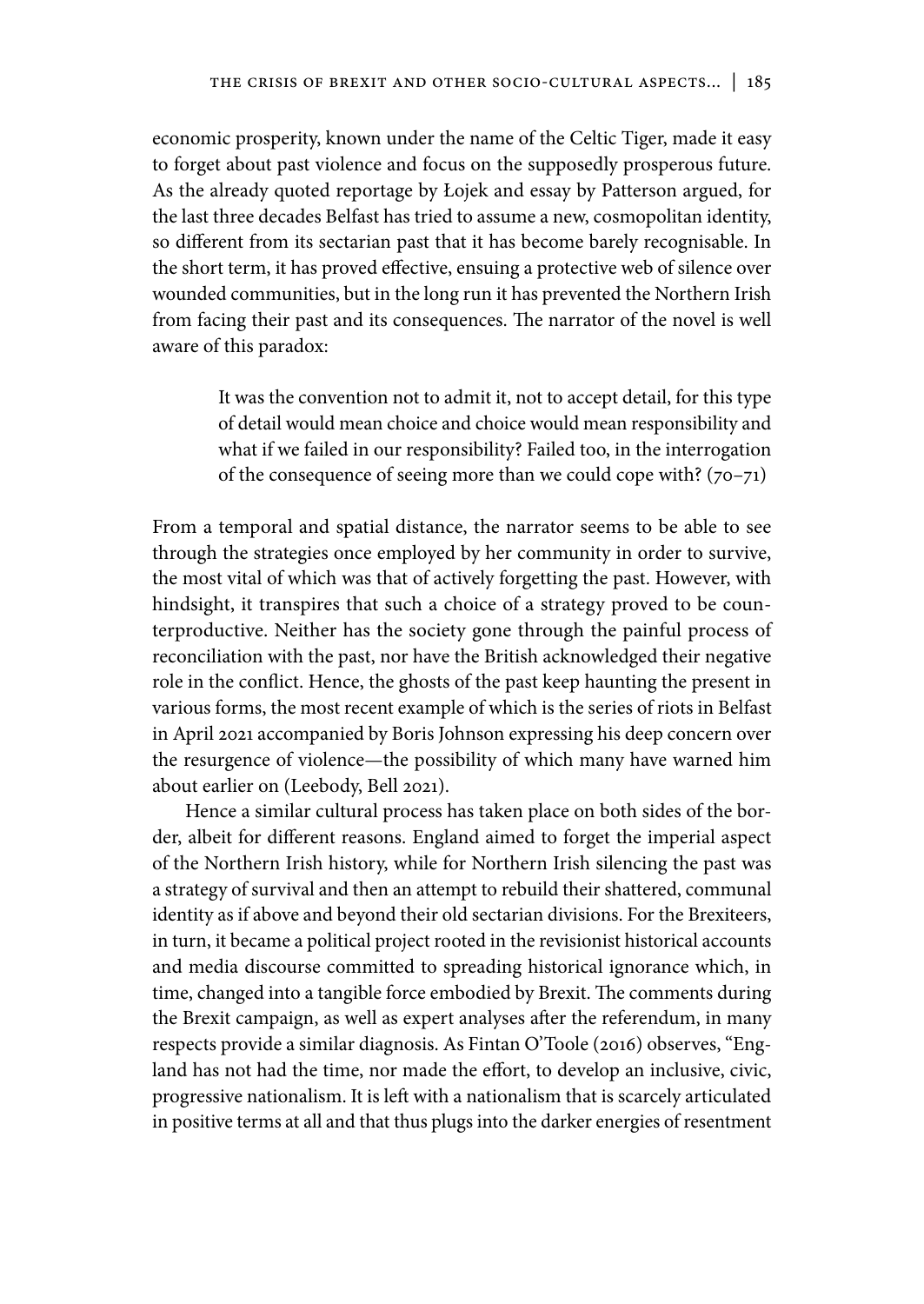and xenophobia." The crisis of British identity, having its onset in the collapse of the British Empire, has further deteriorated since the UK's accession to the European family. As the Remain did not succeed in conveying a convincingly positive vision of British identity within the EU, the old colonial sentiments revived by the Brexiteers have resulted in the majority of the British positively responding to the Brexit slogan of "bringing back control" over their borders, their lands and their lost (colonial) identity. Similarly, post-referendum statements such as "Brexit means Brexit," or "No deal is better than a bad deal," are read as desperate cries of the British government to the public, by creating an illusion of the regained decision making position of their country, which intends to go back to the old practice of imposing their will on others; by the same token, it shows that part of British identity is not to negotiate but to rule (Johns 2018). Thus, the negligent treatment of the Irish border in the Brexit campaign and during the negotiations with the European Union appears to have been a strategy of the Conservatives to keep the issue of the Northern Irish problem silenced for as long as possible so as to maintain the illusion of the UK's integrity. At the same time, Northern Irish elites, deeply divided and just as reluctant to look into the past as their British counterparts, did not manage to successfully safeguard their people's interests in the post-Brexit world. Though, as the example of *Milkman* shows, literature's ability to tangibly influence reality is limited, the intriguing (hi)story of the novel's publication and reception allows one to better understand how the ghosts of the European imperial past continue to live on in the present-day political struggles and to comprehend how they still affect the future of the continent.

#### **| Works Cited**

Burns, Anna. *Milkman*. London: Faber & Faber, 2018.

- Carroll, Rory. "Karen Bradley Admits Ignorance of Northern Ireland Politics." *The Guardian*, 7 Sept. 2018, https://tinyurl.com/yzh6vp4b. Accessed 28 Feb. 2019.
- Carson, Ciaran. "Brick." *Belfast Confetti*. Winston-Salem: Wake Forest University Press, 1989. 72.
- Cooper, Charlie. "Boris Johnson faces up to his history moment." *Politico*, 19 March 2020, https://tinyurl.com/yazmnn9y. Accessed 3 April 2020.
- Drong, Leszek. "Remembering a Transcultural Past: Recent Post-Tribal Fictions of Seventies Ardoyne." *Critique: Studies in Contemporary Fiction* 61.2 (2020): 171–180.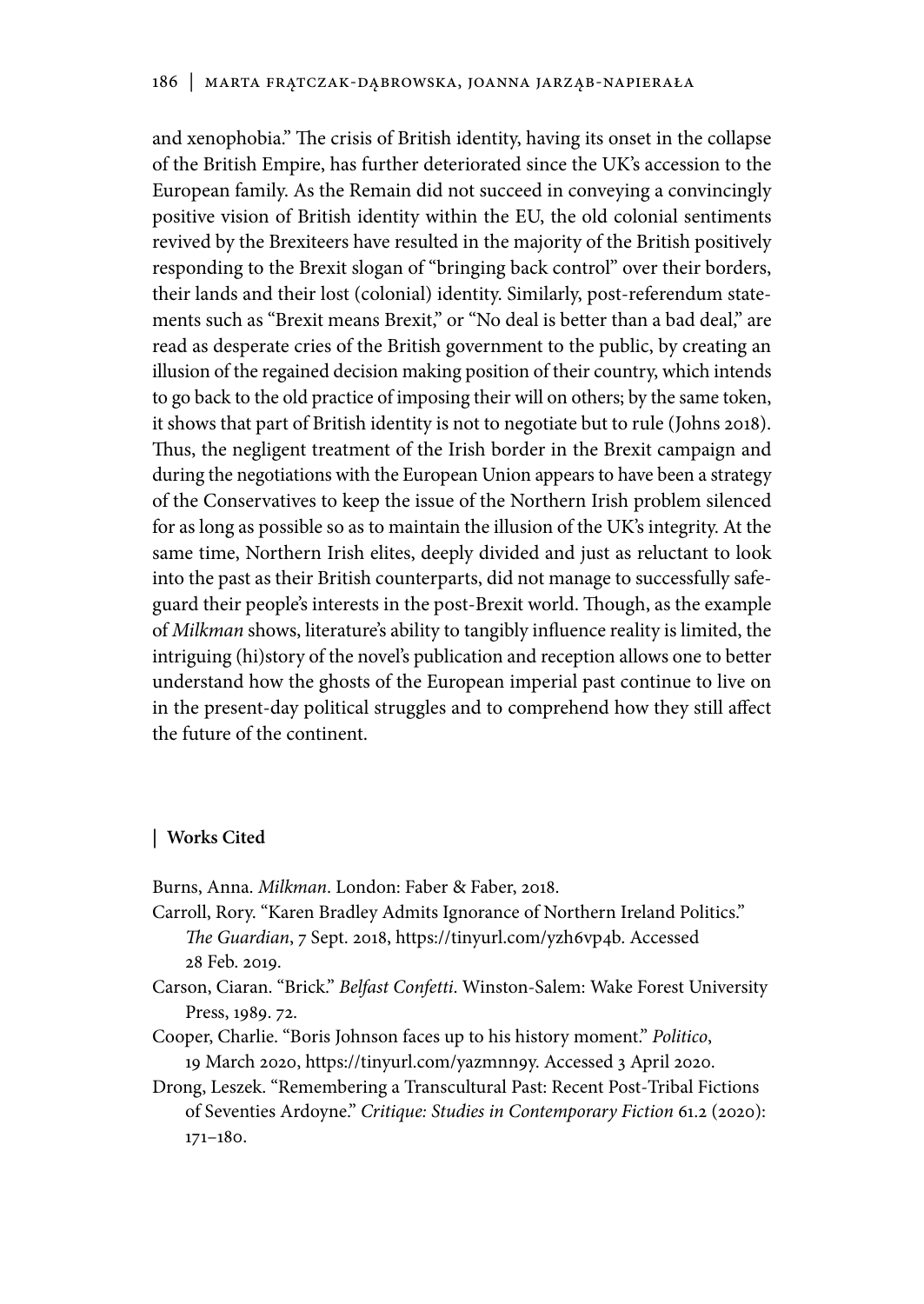- ---. "O mrocznym Mleczarzu w wasserenglish." ("On *Milkman* in Wasserenglish") *Wachtyrz.eu*, 25 Nov. 2018, https://tinyurl.com/8ntfzp7f. Accessed 28 Feb. 2019.
- Gandhi, Leela. *Postcolonial Theory: A Critical Introduction*. Crows Nest NSW: Allen and Unwin, 1998.
- Gilroy, Paul. *Postcolonial Melancholia*. New York: Columbia University Press, 2005.
- Heaney, Seamus. "Whatever You Say Say nothing." *North*. London: Faber and Faber, 1975. 57–60.
- Johns, Chris. "Semantics of Brexit Means Nobody Knows What's Going On", *The Irish Times*, 10 Jun. 2018, https://tinyurl.com/4xm9kfue. Accessed 6 April 2021.
- Keefe, Patrick Radden. *Say Nothing: A True Story of Murder and Memory in Northern Ireland*. London: William Collins, 2019.
- Leebody, Christopher, and Jonathan Bell. "Both Sides Committed 'Serious Criminal Offences,' in Belfast Disorder." *Belfast Telegraph*, 8 Apr. 2021, https://tinyurl.com/fz9zrc5m. Accessed 9 April 2021.
- Łojek, Aleksandra. *Belfast. 99 ścian pokoju*. (*Belfast. 99 Peace Walls*.) Wołowiec: Wydawnictwo Czarne, 2015.
- Moriarty, Gerry. "Winston Churchill Name-checked in Belfast as Clock Ticks towards Brexit." *The Irish Times*, 30 Dec. 2020, https://tinyurl.com/2dyyaesc. Accessed 25 Jan. 2021.
- O'Carroll, Lisa. "'Nobody wants us'": Fears of Forgotten on Northern Irish Border." *The Guardian*, 29 Sept. 2019, https://tinyurl.com/2r6s6a5p. Accessed 1 Oct. 2019.
- O'Toole, Fintan. "Brexit Fantasy is About to Come Crashing Down." *The Irish Times*, 25 Jun. 2016. https://tinyurl.com/pxsrwbzt. Accessed 6 April 2021.
- Patterson, Glenn. "Belfast, a Brick and the G8 Summit." *The Guardian*, 20 Jun 2013. https://tinyurl.com/pkxxhj4. Accessed 1 February 2021.
- Sutcliffe, Tom. "Milkman." *The Orwell Foundation*, https://www.orwellfoundation.com/political-fiction/milkman/. Accessed 13 January 2020.
- "The Booker Prize: 2018 Winner *Milkman*." *The Booker Prizes,* https://thebookerprizes.com/fiction/backlist/2018. Accessed 30 January 2021.
- Watts, Joe. "Brexit: Boris Johnson Says Handling Irish Border Problem like Managing Congestion Charge Boundary between London Councils." *The Independent*, 27 Feb. 2018, https://tinyurl.com/4yrfspey. Accessed 28 February 2019.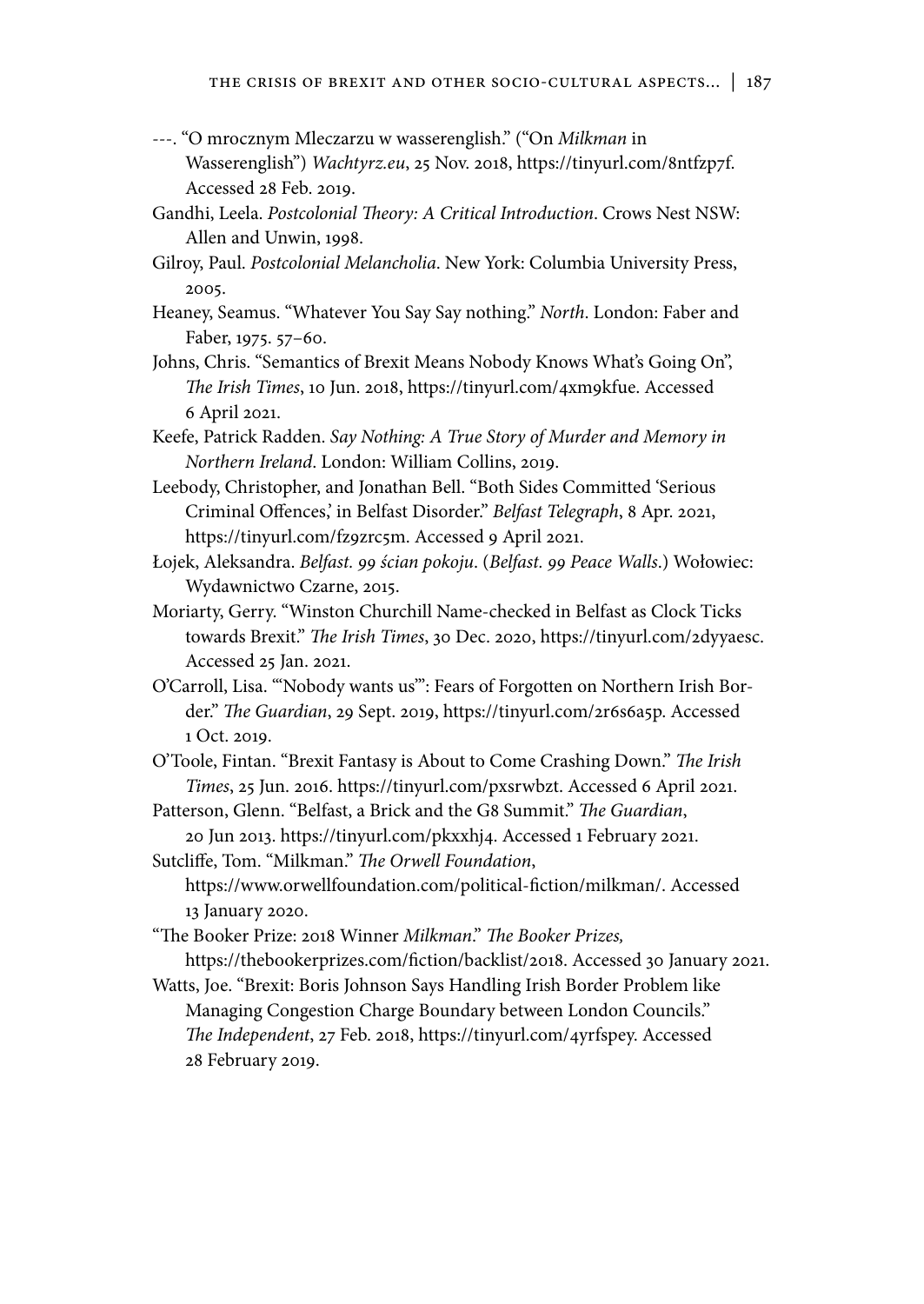## **| Abstract**

# Marta Frątczak-Dąbrowska, Joanna Jarząb-Napierała **The Crisis of Brexit and Other Socio-Cultural Aspects of Silencing the Past through the Example of Anna Burns'** *Milkman*

The present article scrutinizes the phenomenon of a systemic silencing of the past visible in recent socio-political challenges caused by Brexit, especially in the case of the Irish border. Due to the comparative character of the paper, the attention is targeted at a symptomatic amnesia manifested on the British and Northern Irish sides. Postcolonial melancholia, to use Paul Gilroy's term, facilitated by a systemic whitewashing of British imperial past, is contrasted here with Northern Irish postcolonial amnesia understood as a personal and institutionalised suppression of the difficult memory of colonisation and violence. In what follows, the paper aims to show how these two phenomena meet in the conflict of Brexit and how literature comments on the current political, social and cultural issues such as Brexit based on the example of Anna Burns' novel *Milkman* (2018). The article discusses the silence which has surrounded the issue of the Irish Border in Brexit debates, as well as looks at the Northern Irish reluctance to talk about their past as an unsuccessful attempt to escape the demons of the past.

**Keywords:** Brexit; Northern Ireland; Anna Burns; *Milkman*; postcolonial melancholia; postcolonial amnesia

## **| Abstrakt**

# Marta Frątczak-Dąbrowska, Joanna Jarząb-Napierała **Kryzys wywołany brexitem oraz pozostałe aspekty wyciszania przeszłości na przykładzie powieści** *Milkman* **Anny Burns**

Niniejszy artykuł przygląda się systemowemu uciszaniu przeszłości, które odegrało ważną rolę w dyskursie brexitu, a było szczególnie widoczne w odniesieniu do kwestii granicy irlandzkiej. Artykuł ma charakter porównawczy i skupia się na zjawisku społeczno-kulturowej amnezji widocznej zarówno po brytyjskiej, jak i po północnoirlandzkiej stronie. W artykule używany jest termin postkolonialnej melancholii Paula Gilroya, a opracowanie pokazuje, jak wybielanie brytyjskiej imperialnej historii, które stało się częścią narracji głównego nurtu w dyskursie brexitu, spotyka się z północnoirlandzką postkolonialną amnezją rozumianą jako instytucjonalne